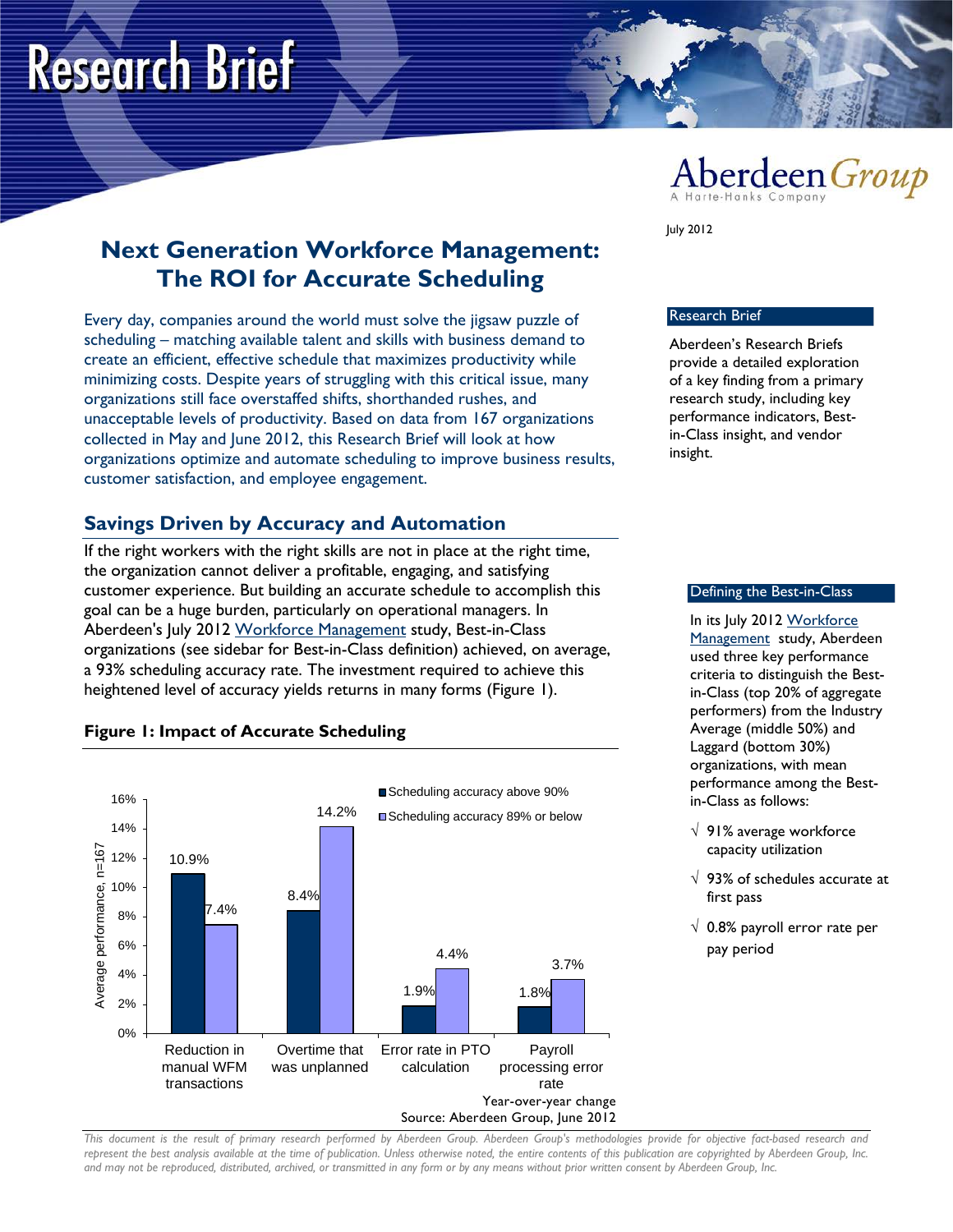Organizations with a 90% or better scheduling accuracy were also 44% more likely to use automated scheduling solutions than organizations achieving lower levels of accuracy. Working towards more accurate, automated schedules allows these organizations to reduce the time spent on manual workforce management transactions, incur 41% less unplanned overtime, and significantly improve accuracy. Investing in automated solutions to achieve accurate and effective schedules is also critical because the people involved in schedule creation must balance time spent on customer-facing and revenue-driving activities with time spent on internal processes like schedule creation and management. So it's not surprising that organizations seek to automate this important, complex, and timeconsuming task.

And as Figure 2 shows, organizations with higher levels of scheduling accuracy are doing a better job of ensuring they deliver a quality customer experience. They are better able to anticipate business demand and staff appropriately to deliver quality service at an appropriate labor cost. This allows the organization to achieve higher revenue per employee by improving productivity.



#### **Figure 2: Customer Impact of Automated Scheduling**

Year-over-year change Source: Aberdeen Group, June 2012

#### **Case in Point — PUMA North America, Inc.**

One organization benefiting from improved schedule accuracy as a result of scheduling automation is PUMA North America, Inc., a sports lifestyle brand that sells shoes, clothing and other gear in over 90 retail outlets in

continued



Fast Facts

Organizations with 90% or better scheduling accuracy are

- √ **44%** more likely to use automated scheduling solutions; and incur
- √ **41%** less unplanned overtime

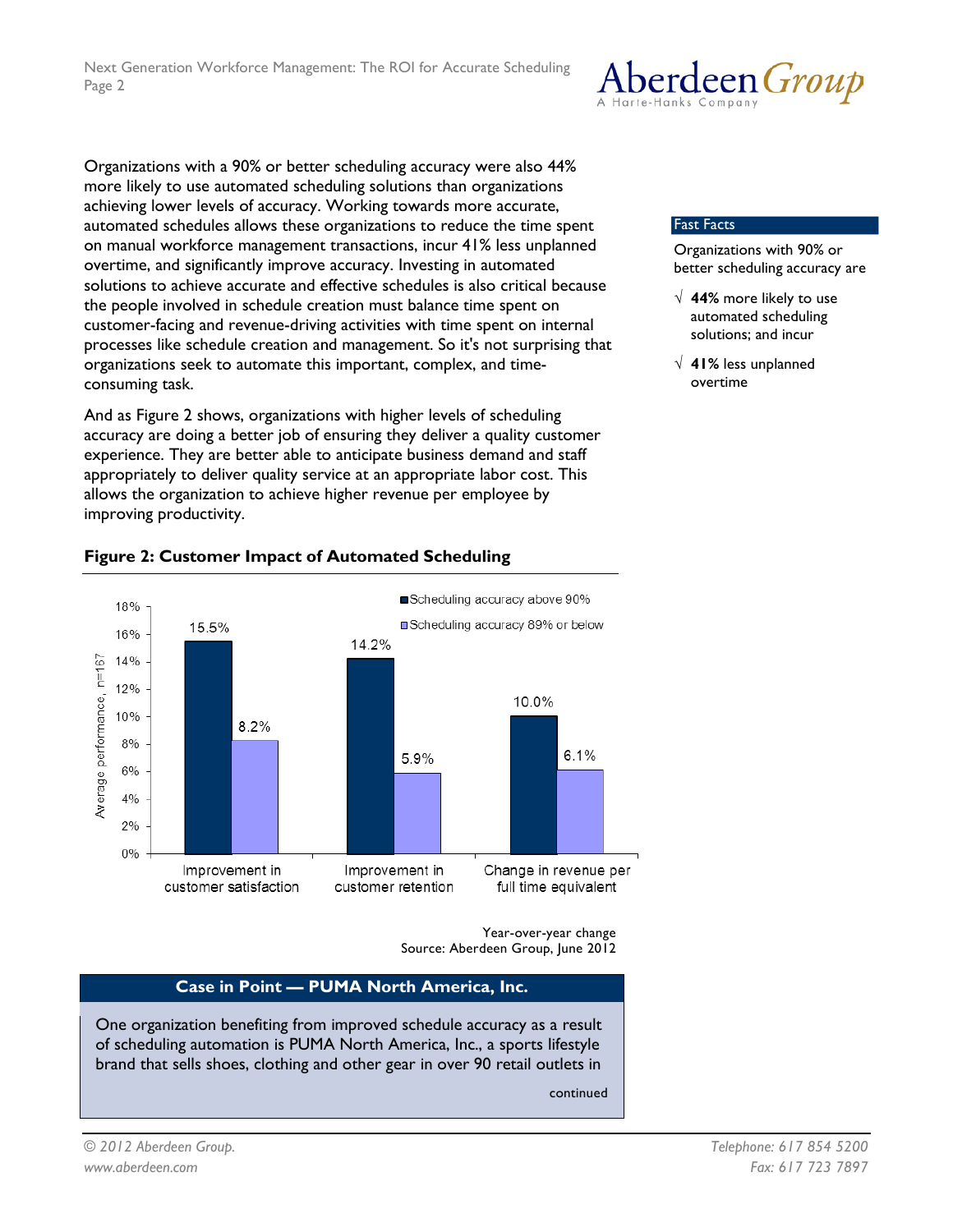

#### **Case in Point — PUMA North America, Inc.**

the US alone. With over 2000 retail associates, managing the costs, complexity and effectiveness of each store is an ongoing challenge. In 2009, PUMA was ready to transition from a largely manual and spreadsheet based scheduling and forecasting process to a more automated solution that also offered increased data analytics capabilities. The organization implemented a scheduling and timekeeping solution in May of that year and added an additional analytics module in October.

The benefits of an automated scheduling process were apparent almost immediately. Not only was the amount of office time required of store managers cut in half because of streamlined and automated scheduling, but the new process was more transparent and fair to staff members. Associates now saw that the schedules were not being created based on favoritism or other perceived biases. Schedules were the results of equitably administered scheduling rules. And, with analytics tools that brought in point of sale and other business data, managers also had ongoing real-time visibility into who the most productive staffers were, helping them to make better decisions around staff allocation.

One of their major goals in 2011 was to achieve a 2% overall decrease in operating expense. The real-time data from PUMA's analytics solution allowed them to cascade this goal for each individual store, and focus managers on achieving this goal within their own operations. Through better tracking of how much time was actually required to perform various store tasks, PUMA significantly reduced the total number of payroll hours in most stores without impacting customer service or revenue. With this kind of focus distributed to every store manager throughout their system, PUMA was able to come within a few hundredths of a percent of achieving its overall Opex reduction goal.

Automated scheduling can improve the lives of scheduling's many stakeholders. Operational managers who are held accountable for creating schedules must do so quickly and efficiently. Financial and business executives want to deliver performance at an acceptable cost. HR leaders need to streamline tactical activities and focus on strategic priorities. And employees want a transparent and fair scheduling process. Automated and accurate scheduling addresses all of these issues.

### *Workforce Analytics Deliver Business Results*

Not only can automated scheduling improve efficiency and performance, it also allows organizations to use scheduling data in new ways (Figure 3).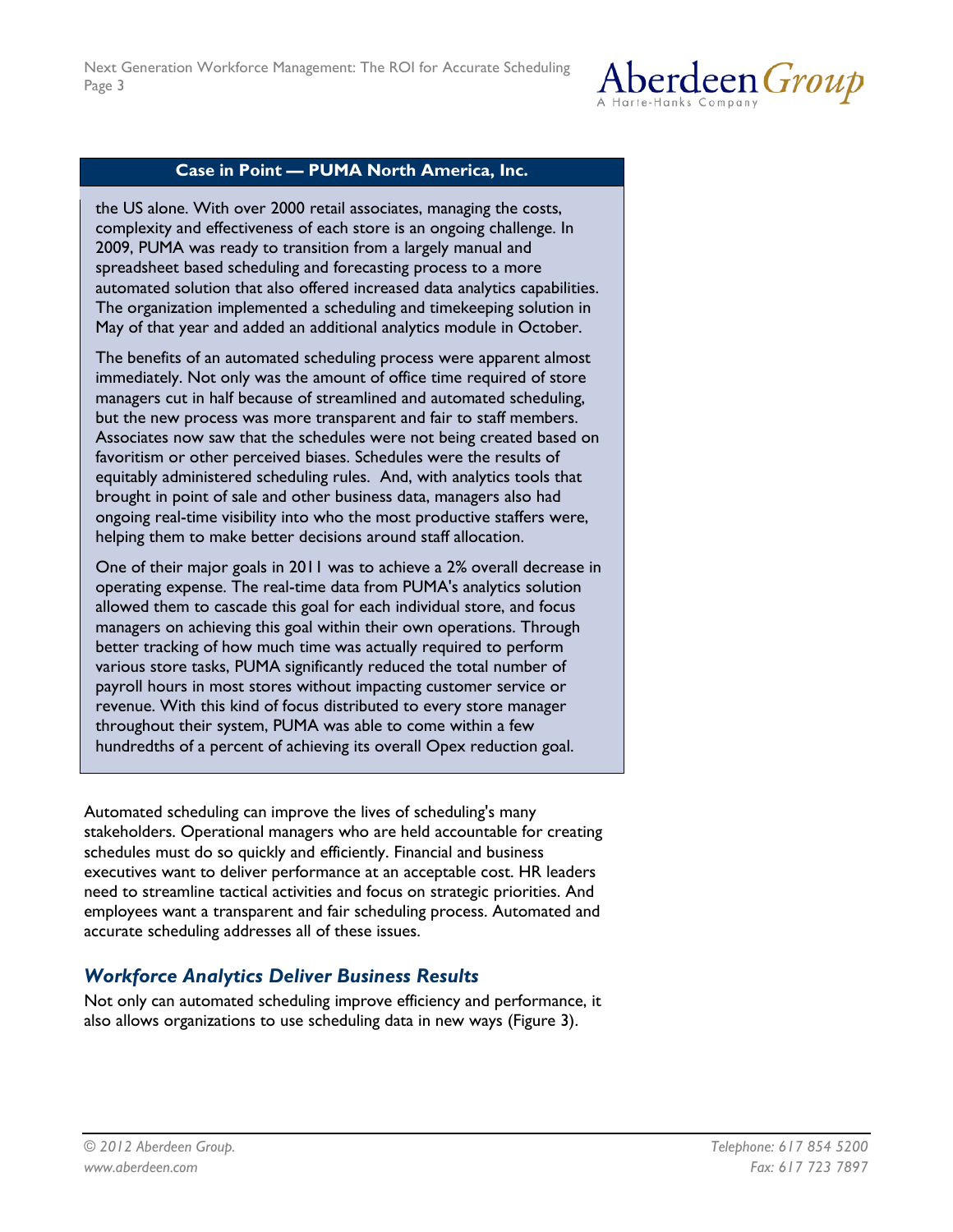



## **Figure 3: Technology Capabilities**

Source: Aberdeen Group, June 2012

Organizations with automated scheduling solutions are more than twice as likely as organizations without automated scheduling to provide self-service access to employees – a critical element to improving employee engagement and schedule accuracy. When employees and managers can see and correct scheduling problems in advance, and feel their voice is heard in the scheduling process, they will be happier with the overall experience.

Organizations with automated scheduling solutions are also more than four times as likely to use dashboard tools that can share workforce management data with executives. Labor is the biggest expense in most organizations, and this expense must be balanced against business results. Workforce and labor data dashboards help executives understand how labor budget is spent, and enable better conversations between operational and financial managers about talent needs and investment. This data can also help with future labor forecasting. Understanding past patterns, and the business and financial results of various schedule scenarios, helps organizations plan better in the future. While this can be done manually, organizations that automated scheduling were more than three times as likely to use automated tools to forecast future labor needs, improving accuracy and results.

Automated solutions can also offer additional functionality to manage complex issues like variable business demand or other factors that may require organizations to staff up or down rapidly to meet business needs. By integrating data, modeling demand, and automatically and dynamically creating and modifying schedules, this functionality can rapidly improve productivity and workforce utilization. Forty-two percent (42%) of organizations with automated scheduling tools also use scenario planning software – solutions that can play out multiple possible scenarios based on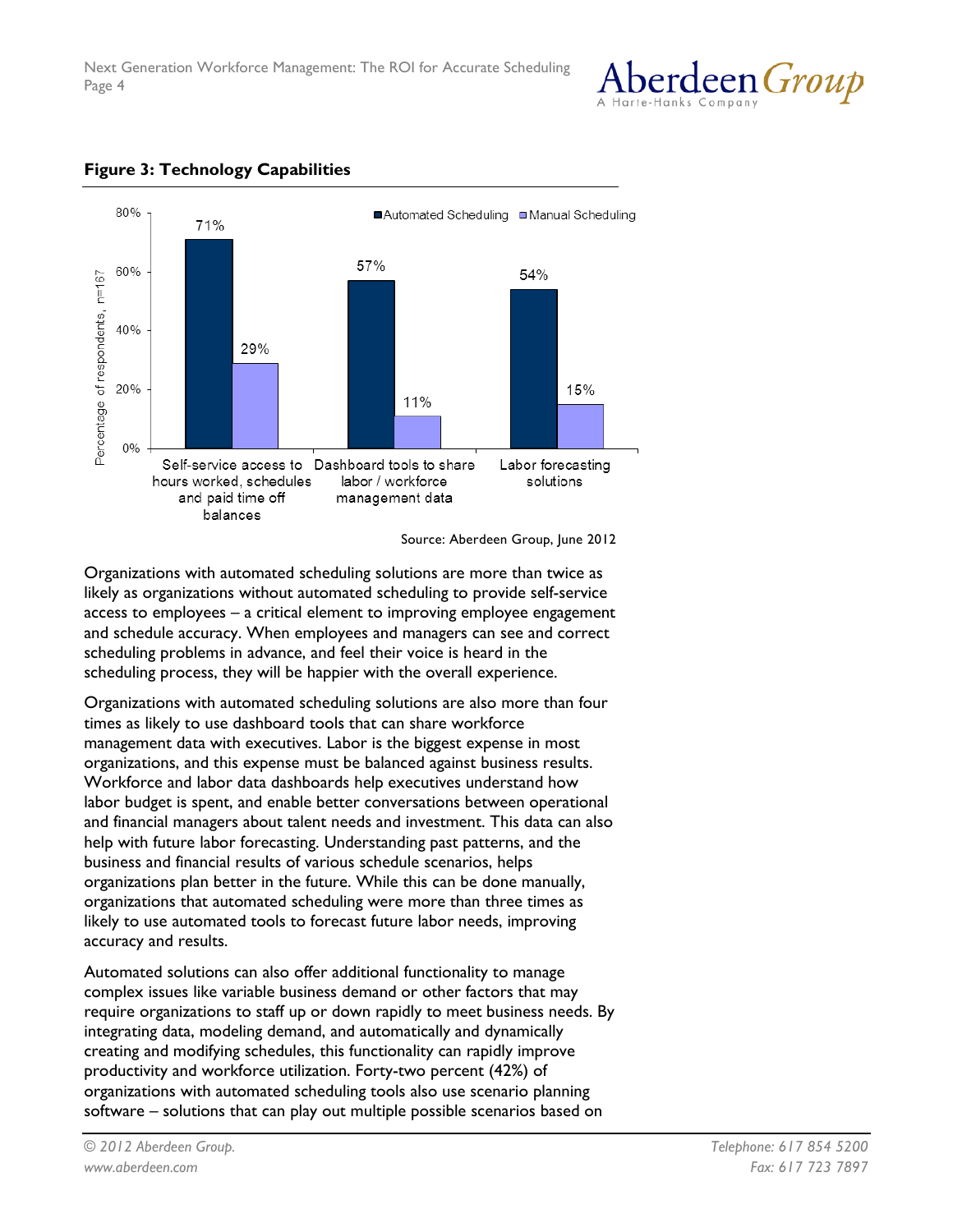Aberdeen Group

various demand drivers calculate the most effective combination of shifts or day models based on staffing needs. Only 2% of organizations with manual scheduling are taking advantage of this kind of functionality, so clearly automation is critical to optimizing schedule performance. This capability is also a critical differentiator of Best-in-Class performance. Automated solutions also save time and improve efficiency by helping managers fill open shifts. Organizations with automated scheduling in place are nearly 10 times as likely (29% vs. 3%) to enable managers to automatically send notification of open shifts to employees via text, interactive voice response or email, helping to avoid managers spending hours tracking down employees to fill in for an unexpected absence.

As illustrated in the case study below, an automated scheduling solution can be the foundation of organizational efficiency, quality customer experience, and improved financial performance. Life Time Fitness has used scheduling to bring together operations, finance, HR, and employee stakeholders to deliver business results.

#### **Case in Point — Life Time Fitness**

Life Time Fitness is an organization focused on enabling healthy living. Life Time runs fitness events like triathlons, and delivers fitness and wellness programs for companies, but one of the largest portions of their business is running health clubs. The organization just opened its 100th facility, and operates in 20 states, focusing on clubs with large populations and multiple departments including fitness training, kids' camps, swimming lessons, and spa services. John Schuele is director of operations at Life Time, responsible for overseeing operations for the facilities and their 18,000+ employees. "We knew we had an opportunity to save time and money by finding a new way to schedule each of our clubs," said Schuele.

In 2004 the organization implemented a time and attendance solution to streamline time tracking and integration with payroll. But each department manager in each location was still creating schedules based on Excel spreadsheets and paper lists. In addition, many managers were creating schedules to accommodate employee needs for various shifts, rather than the demands of club members. Managers did not have the information they needed to accurately forecast demand, or to have conversations with employees about shift scheduling priorities. And, as good as the paper staffing models had become, they could not take into account the complex compliance rules in each state where the organization operated.

Before selecting a scheduling solution, Life Time Fitness knew it needed to understand the drivers of its scheduling demand. "We had our time and attendance and other club data, and had built some good tools in spreadsheets that allowed us to select and test multiple demand drivers to make sure we actually understood which variables were driving the

continued

#### Fast Facts

Organizations with automated scheduling in place are

√ **10x** as likely to enable managers to automatically notify employees of open shifts by text, phone, or email

#### Making the Case

Since implementing an automated scheduling solution in 2010, Life Time Fitness has seen significant improvements in labor efficiency. In the first year the organization saw a 9.5% reduction in labor hours, and to date they have seen a 15% reduction.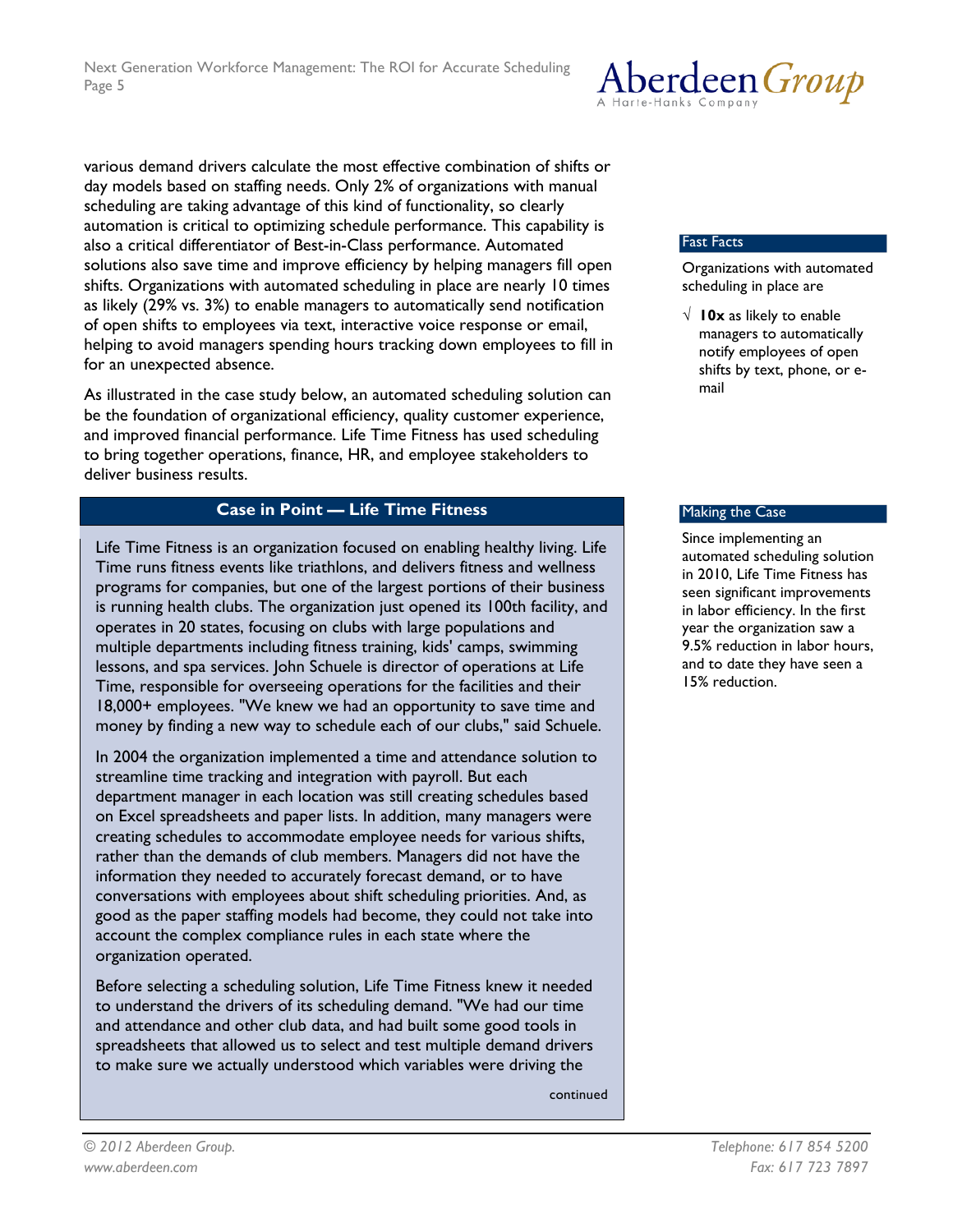

#### **Case in Point — Life Time Fitness**

need for staff in various departments," said Schuele. "The tools are only as good as the information you feed them, and no vendor can know your business well enough to determine the right drivers without your help." This allowed the organization to find a solution that could meet their needs, rather than implementing a solution and hoping their process and data would fit.

Since implementing an automated scheduling solution in 2010, the organization has seen significant improvements in labor efficiency. In the first year the organization saw a 9.5% reduction in labor hours, and to date they have seen a 15% reduction. When building the business case to invest in a scheduling solution, the organization determined that a .5% reduction in payroll would cover the costs of the initial investment. Through pre-implementation analysis, they determined which departments had the largest potential cost savings, and focused on those departments first to ensure that the business saw a rapid return on its initial investment. The program exceeded goals not only in the first year, but in every year since. "People often assume to get savings you have to make a trade-off in quality," said Schuele. "But we run annual customer quality surveys and it is very important to us to maintain our level of service while optimizing costs and schedules. Our new Kronos system allowed the organization to have staff available when client demand is high, and reduce staffing when demand is low." In this way, the organization delivers a high quality of service while reducing costs.

Life Time Fitness took several steps to ensure success with its scheduling solution implementation. First, the organization understood their scheduling demand drivers up front. Second, they led from an operations point of view, rather than from HR or IT, to ensure that schedules were designed to meet operational and customer needs while also being more efficient from an HR and IT perspective. Lastly, they understood how to measure the success of their implementation, and actively communicated it as they have gone along. "I have a clear set of metrics by which I can monitor the business, and it makes a huge difference in how we're able to run our clubs," Schuele said.

**Return on Scheduling Data**

As the case study above illustrates, organizations can see an immediate return on their automated scheduling investment by using the data to better manage their business. Automation makes scheduling more efficient, but it also makes it more effective. Integrating scheduling data with business performance, productivity and business demand data allows organizations to optimize their schedules to reduce labor costs while delivering the same or better quality of service and improved levels of productivity.

"People often assume to get savings you have to make a trade-off in quality, but we run annual customer quality surveys and it is very important to us to maintain our level of service while optimizing costs and schedules. Our new Kronos system allowed the organization to have staff available when client demand is high, and reduce staffing when demand is low."

> ~ John Schuele, Director of Operations, Life Time Fitness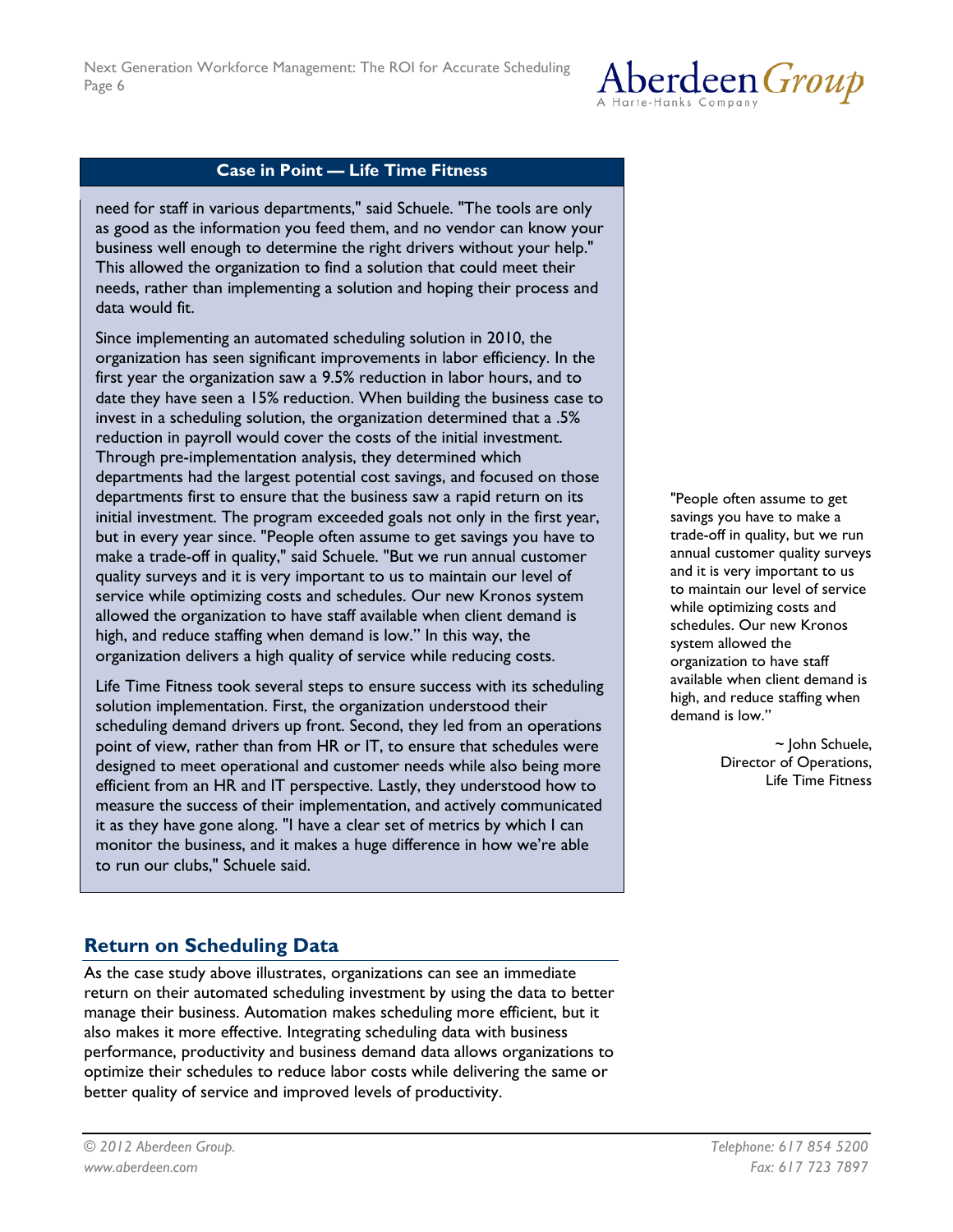

Organizations using automated scheduling solutions integrate this data across the organization to drive better decision-making. As Figure 4 shows, automated scheduling improves the organization's ability to integrate time and attendance and scheduling data, workforce and core HR data, and workforce and business performance data.



**Figure 4: Integration and Data Capabilities**

Source: Aberdeen Group, June 2012

Organizations with automated scheduling solutions are almost twice as likely to be able to use individual and team performance data when creating schedules. This allows operational managers to make scheduling decisions based on knowledge of the skills, certifications, and experience of each team member, ensuring that the right individuals are available for each shift and that productivity is maximized. It also enables transparency, allowing managers and employees to see that scheduling decisions are made based on data, not favoritism, creating an enhanced experience for everyone.

# **Key Insights**

Scheduling automation is a logical choice for improving accuracy and efficiency, and, when done well it can also have a significant impact on effectiveness and customer and employee engagement. When evaluating automated scheduling solutions, consider the following points:

• **Implement with all stakeholders in mind.** Automated scheduling solutions can be a significant investment, but this investment can be justified easily by building a business case that focuses on all key stakeholder groups – operations, finance HR, IT, employees and customers. By creating efficiencies and using schedule data to improve effectiveness and business impact, organizations can quickly measure the impact of automated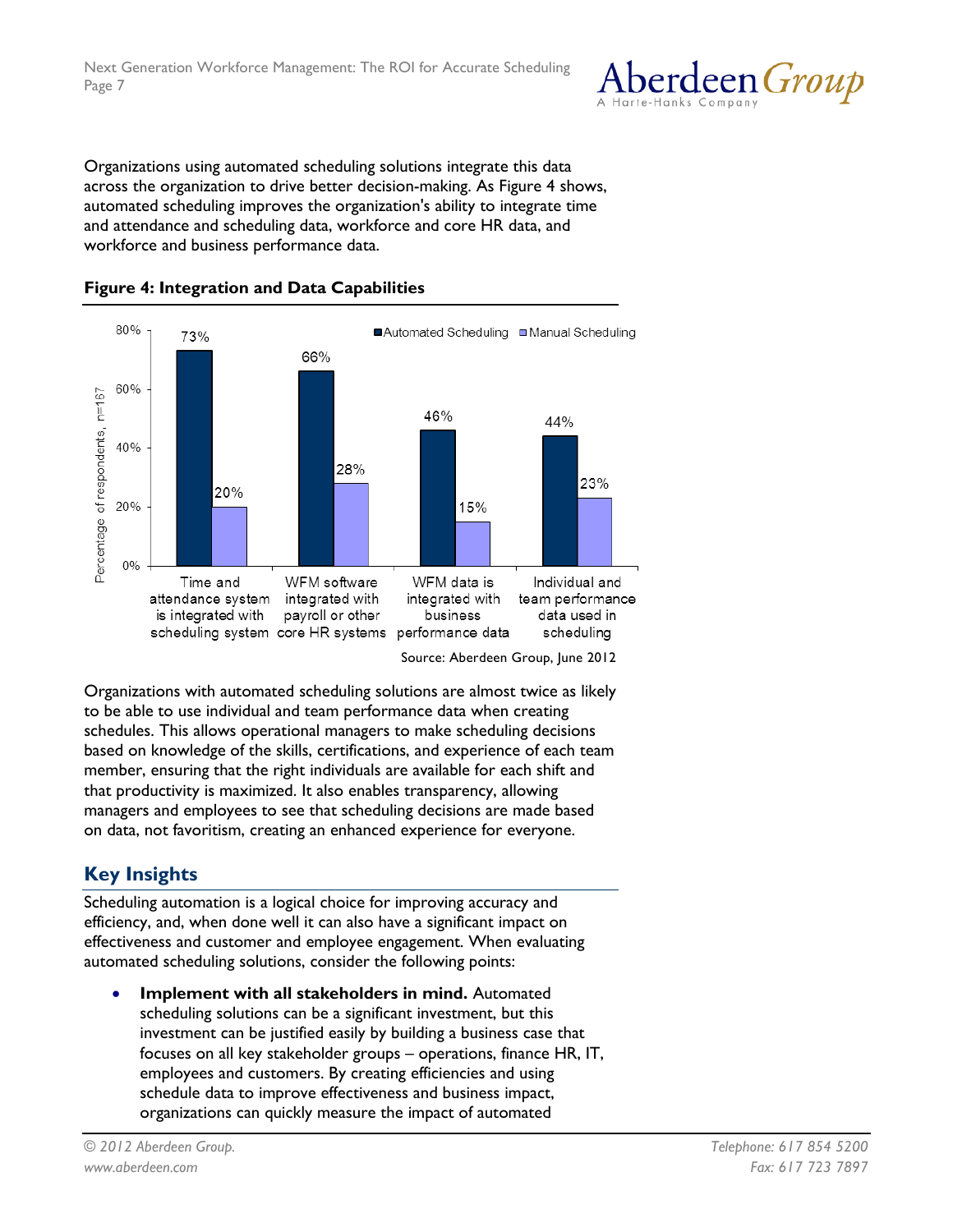

scheduling. As shown in the case study, it's smart to know how projected performance improvements will pay for the investment in automation when building a business case.

- **Make automation the foundation for integration.** Scheduling does not exist in a vacuum. Automation of scheduling alone can result in less manager time spent on manual processes, happier employees, and more accurate schedules. But automating scheduling and using scheduling data along with data from other workforce management processes (such as time and attendance) can have an even greater impact. Feeding performance data into the schedule and correlating schedules with business output creates a feedback loop that helps improve not only scheduling but overall business performance.
- **Know your business drivers.** In organizations that are highly schedule dependent –where the right person with the right skills to meet customer needs is critical to business results – HR and the business must be completely aligned. If HR and operations don't come together to design a scheduling process that speaks to key business drivers, scheduling solutions will never have the desired impact. A bad process, automated, will only produce disappointing results faster. Organizations must understand the business drivers and critical inputs to their scheduling process before automation begins.

For more information on this or other research topics, please visit [www.aberdeen.com.](http://www.aberdeen.com/)

| <b>Related Research</b>                                                                                       |                                                 |
|---------------------------------------------------------------------------------------------------------------|-------------------------------------------------|
| <b>Core HR: Becoming a True Business</b>                                                                      | <b>The Engagement / Performance</b>             |
| Partner; March 2012                                                                                           | Equation; July 2011                             |
| <b>Analytics into Action: Workforce Planning</b>                                                              | <b>Time and Attendance Strategies: Beyond</b>   |
| for Talent Success; March 2012                                                                                | <b>Compliance and Payroll Accuracy; May</b>     |
| <b>Workforce Management Goes Mobile;</b>                                                                      | 20 I I                                          |
| February 2012                                                                                                 | <b>Workforce Scheduling 2011: Automation</b>    |
| <b>Human Capital Management Trends</b>                                                                        | <b>Drives Accuracy, Efficiency and Business</b> |
| 2012: Managing Talent to Lead                                                                                 | Outcomes; March 2011                            |
| Organizational Growth; December 2011<br>Author: Mollie Lombardi, Research Director, Human Capital Management, |                                                 |

[\(mollie.lombardi@aberdeen.com\)](mailto:mollie.lombardi@aberdeen.com)

For more than two decades, Aberdeen's research has been helping corporations worldwide become Best-in-Class. Having benchmarked the performance of more than 644,000 companies, Aberdeen is uniquely positioned to provide organizations with the facts that matter — the facts that enable companies to get ahead and drive results. That's why our research is relied on by more than 2.5 million readers in over 40 countries, 90% of the Fortune 1,000, and 93% of the Technology 500.

As a Harte-Hanks Company, Aberdeen's research provides insight and analysis to the Harte-Hanks community of local, regional, national and international marketing executives. Combined, we help our customers leverage the power of insight to deliver innovative multichannel marketing programs that drive business-changing results. For additional information, visit Aberdeen http://www.aberdeen.com or call (617) 854-5200, or to learn more about Harte-Hanks, call (800) 456-9748 or go to http://www.harte-hanks.com.